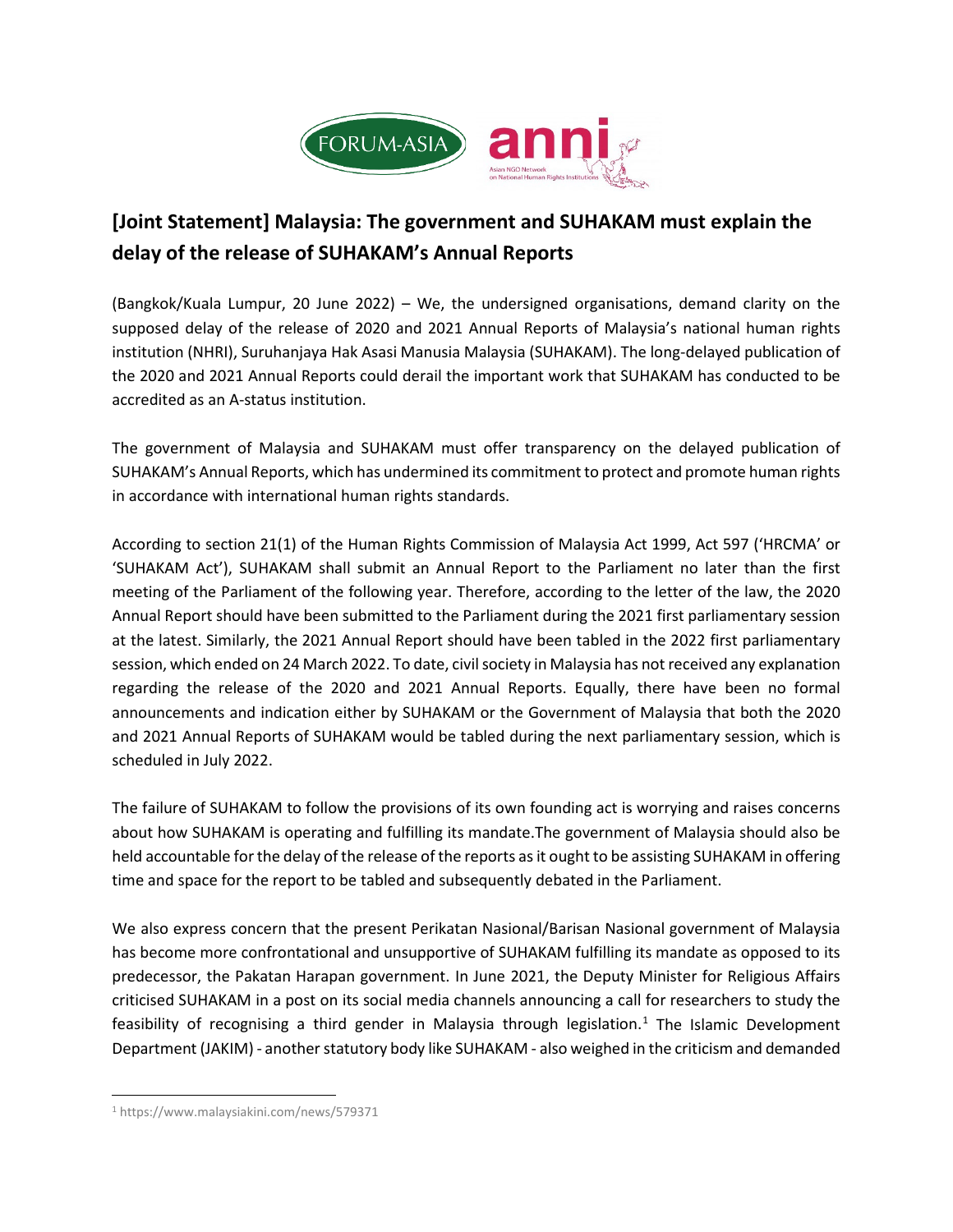an explanation from SUHAKAM over the study. The present government has also paid little attention to SUHAKAM's role in advising and assisting in legislation pertaining to human rights issues. The policy to amend the SUHAKAM Act to strengthen SUHAKAM's capacity to receive and investigate complaints and allow parliamentary oversight by the previous government<sup>2</sup> has appeared to have slowed down under the present administration. Recommendations made by SUHAKAM to ensure greater police accountability and good governance were also not realised in the government's hastily-tabled Independent Police Conduct Commission (IPCC) bill.

In addition, civil society organisations have noted that SUHAKAM has been operating without commissioners for more than a month, which would have a serious impact in fulfilling their mandates to protect and defend human rights in Malaysia. $3$  All these recent developments hint at an increasingly strained relationship between SUHAKAM and the government, which may serve as one of the reasons for the delay of the Annual Reports.

The 2018 Annual Report was a good example where the report was tabled in Parliament on 11 April 2019 and debated on 5 December 2019. However, the practice was not continued the following year, as the 2019 Annual Report was belatedly tabled in November 2020. The law minister defended the government's move to not table a parliamentary motion to debate the report by saying there was insufficient time in the Parliament and that the content of the report is not a prioritised government affair.<sup>[4](#page-1-2)</sup> The situation has only taken a turn for the worse since then, where the 2021 and 2022 Annual Reports are not even tabled in the Parliament and therefore remain embargoed from the public.

The consistent publication of the Annual Report is one of the major key indicators of the performance of a NHRI in protecting and promoting human rights in the country. In June 2021, SUHAKAM was reaccredited as an A-Status institution by the Sub-Committee on Accreditation (SCA) of the Global Alliance of National Human Rights Institution (GANHRI), in which the SCA has recommended SUHAKAM to advocate for greater transparency on the publication of its Annual Report and a legislation whereby the Annual Reports are required to be publicly circulated, discussed and considered by the legislature.

We, therefore, urge the Government of Malaysia and SUHAKAM to provide an explanation of the delay and ensure both the 2020 and 2021 Annual Reports are tabled and debated in the Parliament as soon as possible.

## **List of signatories:**

- 1. Asian Forum for Human Rights and Development (FORUM-ASIA);
- 2. Suara Rakyat Malaysia (SUARAM), Malaysia;

<span id="page-1-1"></span><span id="page-1-0"></span><sup>2</sup> <https://www.thestar.com.my/news/nation/2022/05/27/suhakam-in-limbo-with-no-new-chairman-commissioners-say-ngos> <sup>3</sup> [https://www.malaymail.com/news/malaysia/2019/09/12/minister-amendments-to-suhakam-act-will-give-commission-more](https://www.malaymail.com/news/malaysia/2019/09/12/minister-amendments-to-suhakam-act-will-give-commission-more-independence-a/1789770)[independence-a/1789770](https://www.malaymail.com/news/malaysia/2019/09/12/minister-amendments-to-suhakam-act-will-give-commission-more-independence-a/1789770)

<span id="page-1-2"></span><sup>4</sup> https://www.malaymail.com/news/malaysia/2020/12/01/minister-suhakam-report-will-not-be-debated-in-parliament-thisyear/1927694